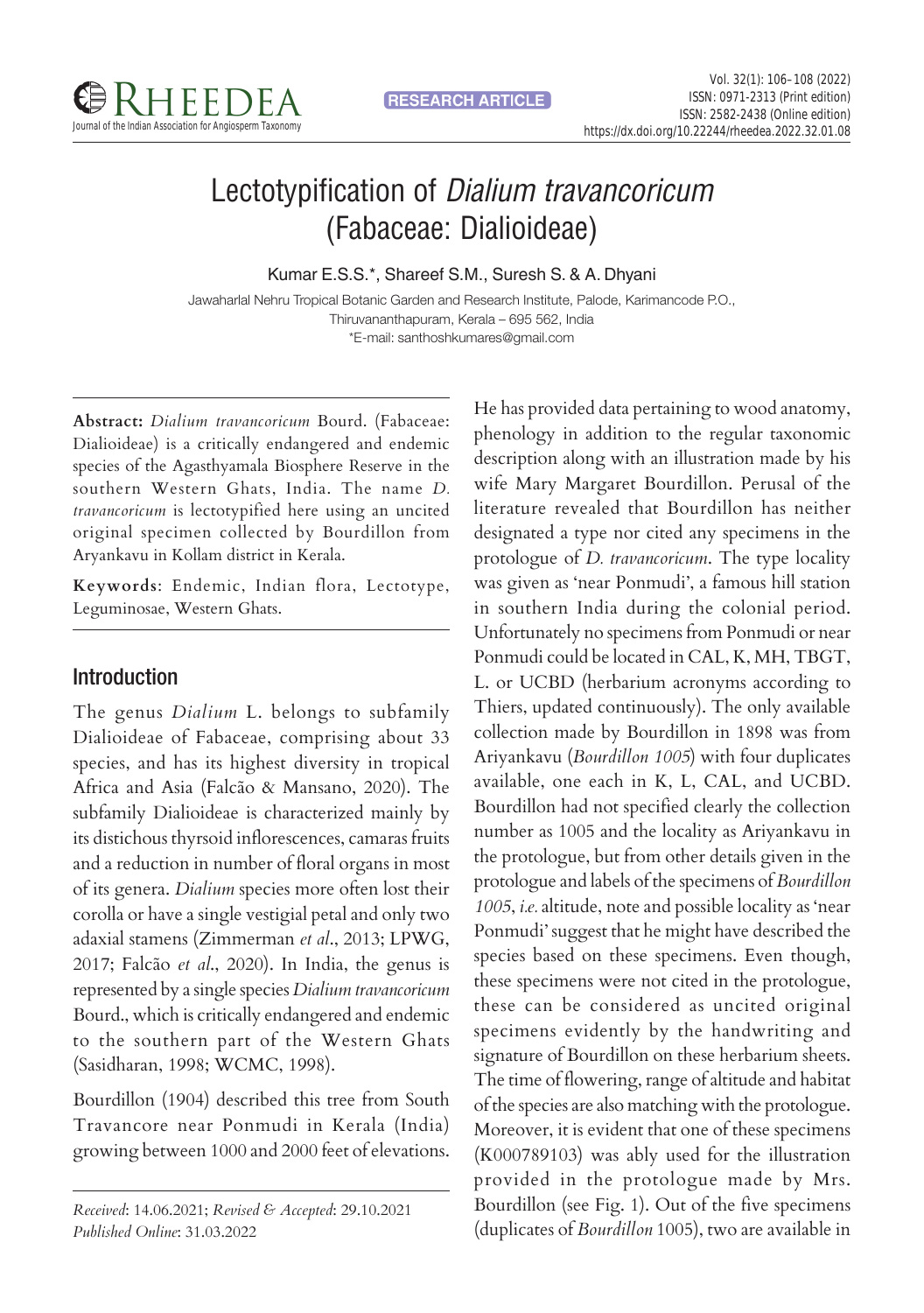

Fig. 1. Lectotype of Dialium travancoricum Bourd. (Bourdillon 1005, K000789103 https://specimens.kew.org/herbarium/K000789103.) © Board of Trustees of the Royal Botanic Gardens, Kew)

K (K000789103, K000789104) and one each in CAL (CAL0000011228), L (L0018933) and UCBD. All of them bear the same collection number (*Bourdillon 1005*) bearing the label 'Ariyankavu' (Aryankavu). Since there is no specimen cited in the protologue, all these specimens can be considered as uncited original specimens eligible for lectotypification (Art.9.12) (Thurland *et al*., 2018).

Among the competing uncited original materials, we here designate the specimen K000789103 (Available at http://specimens.kew.org/herbarium/ K000789103) as the lectotype of the name *Dialium travancoricum* Bourd. as per Art. 9.12 of the ICN (Turland *et al*., 2018), because it matches well with the illustration and description given in the protologue and the other four specimens (K000789104, CAL0000011228, L0018933 and UCBD) can be considered as isolectotypes.

#### **Typification**

**Dialium travancoricum** Bourd., Indian For. 30: 243. 1904. *Lectotype* (designated here): INDIA, **Kerala**, Ariyankavu (Aryankavu), evergreen forests of South Travancore, 1000–2000 ft, 15.09.1898, *Bourdillon* 1005 (K [K000789103] digital image!]) Fig.1.

#### Acknowledgements

The authors are grateful to the Director, JNTBGRI for the facilities provided. They are also thankful to Dr. K.N. Gandhi, Senior Nomenclatural Registrar, Harward University; Dr. M. Sanjappa, former Director, Botanical Survey of India and to Dr. Subir Bandyopadhyay, former Scientist, Botanical Survey of India for the fruitful discussions. They are also indebted to the Board of Trustees of the Royal Botanic Gardens, Kew (UK) for the permission to use the type image of *Dialium travancoricum* in this article.

### Literature Cited

- BOURDILLON T.F. 1904. *Dialium travancoricum*  a new species communicated by T.F.Bourdillon F.L.S. *The Indian Forester* 30(6): 243–244.
- FALCÃO M.J.A. & V.F. MANSANO 2020. *Dialium heterophyllum* (Fabaceae: Dialioideae) a new tree species from the Amazon. *Phytotaxa* 477(1): 47–59. https:// doi.org/10.11646/phytotaxa.477.1.3
- FALCÃO M.J.A., PAULINO J.V., KOCHANOVSKI F.J., FIGUEIREDO R.C., BASSO-ALVES J.P. & V.F. MANSANO 2020. Development of inflorescences and flowers in Fabaceae subfamily Dialioideae: an evolutionary overview and complete ontogenetic series for *Apuleia* and *Martiodendron*. *Botanical Journal of the Linnean Society* 193: 19–46. https://doi.org/10.1093/ botlinnean/boz098
- LPWG—LEGUME PHYLOGENY WORKING GROUP 2017. A new subfamily classification of the Leguminosae based on a taxonomically comprehensive phylogeny. *Taxon* 66(1): 44–77. https://doi.org/10.12705/661.3
- SASIDHARAN N. 1998. Rediscovery of four threatened and possibly extinct endemic tree legumes from Kerala. *In*: GUPTA B.K. (ed.), *Higher Plants of Indian Subcontinent.* Volume 8. Bishen Singh Mahendra Pal Singh, Dehra Dun. pp. 205–213.
- THIERS B.M. updated continuously. Index Herbariorum. http://sweetgum.nybg.org/science/ih/ (Accessed on 15.03.2021).